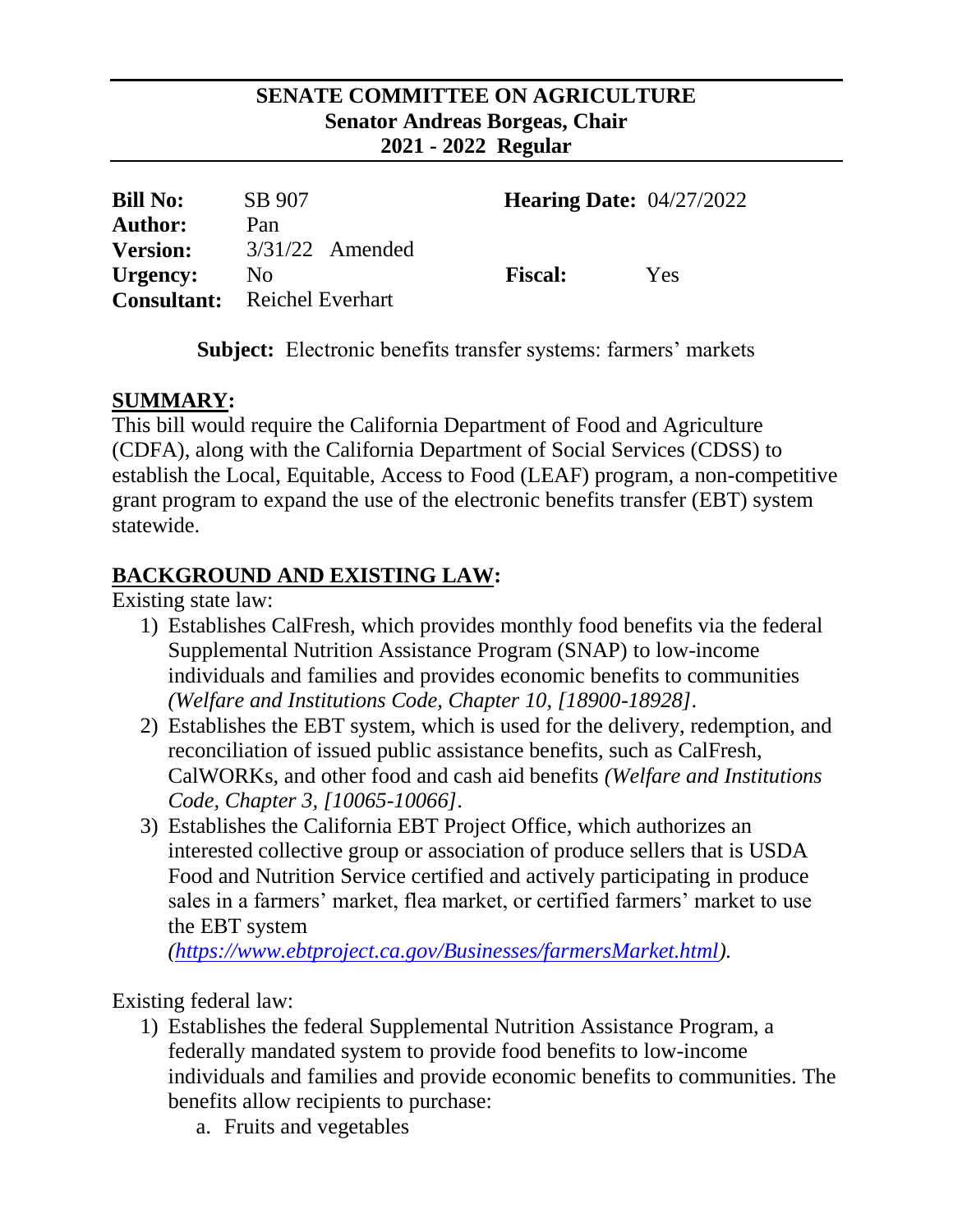- b. Meat, poultry, and fish
- c. Dairy products
- d. Breads and cereals
- e. Other foods such as snack foods and non-alcoholic beverages
- f. Seeds and plants, which produce food for a household *(7 United States Code, Chapter 51, Section 2011).*

## **PROPOSED LAW:**

This bill:

- 1) Requires CDFA, with support from CDSS and upon funds being appropriated, to establish the Local, Equitable Access to Food (LEAF) program, a non-competitive grant program to expand the use of EBT acceptance systems at certified farmers' markets or farmers' markets operated by tribal governments on Indian reservations. These grants can be used two ways:
	- a. Expand the use of EBT acceptance systems. The grants may be used for, but not be limited to:
		- i. Scaling and improving EBT processes at existing certified farmers' markets.
	- ii. Establishing new certified farmers' markets that accept payment via EBT, primarily in underserved communities, including but not limited to, those in food deserts or with high CalFresh participation.
	- iii. Operational services including, but not limited to, the hiring of individuals to operate the EBT acceptance systems and programs that expand the purchasing power of customers using CalFresh benefits at farmers' markets.
	- iv. Technical assistance, which may include, but not be limited to, employing a third party nonprofit organization to provide any back-end assistance required to help make a certified farmers' market a successful and effective EBT retailer.
	- v. Educational and outreach activities promoting the ability to use EBT cards at certified farmers' markets.
	- b. Contract with nonprofit organizations to provide technical assistance for the implementation of high-quality EBT acceptance systems. The grants may be used by nonprofit organizations to:
		- i. Assist certified farmers' markets to become authorized retailers under the CalFresh program, to request free point-of-sale terminals for certified farmers' markets, and to advise certified farmers' markets on best practices.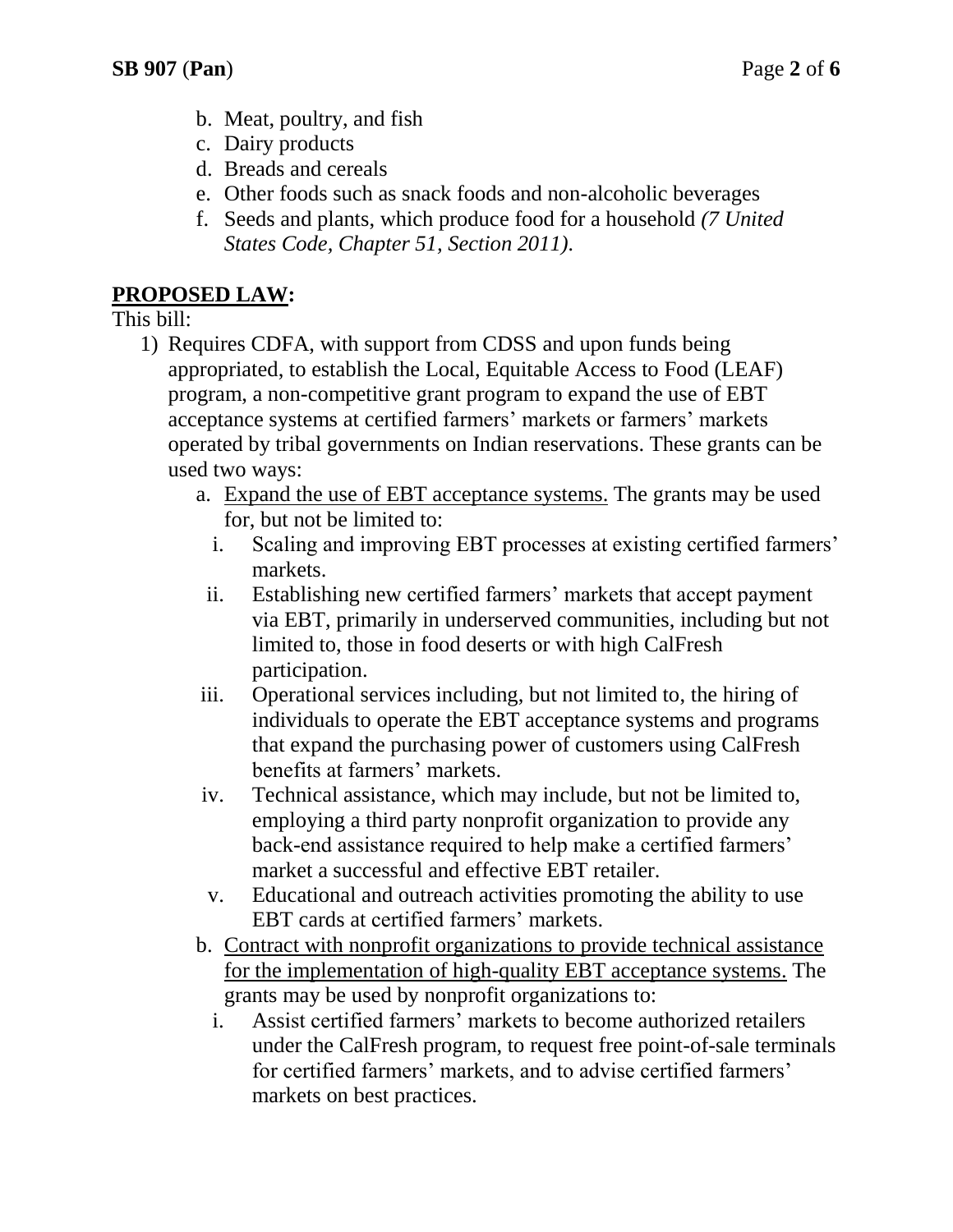- ii. Create materials that explain the EBT transaction process and translate those materials into every language spoken by at least 2% of the state's residents.
- 2) Requires a certified farmers' market that receives a grant to annually submit a report to CDFA documenting the use of grant funds and demonstrating that grant funds were used to expand the use of EBT acceptance systems at the farmers' market.
- 3) Requires CDFA to evaluate the program nine months after issuing sufficient grants and requires the department to submit a report to all appropriate legislative committees. The report shall include, at a minimum:
	- a. Number of grants issued
	- b. Average amount of grant funds awarded
	- c. Geographical information for grantees
	- d. Number of grantees located in a food desert, as defined in Section 49015 of the Food and Agricultural Code
	- e. Data for the 12 months prior to the grant's implementation, if available, and annually thereafter for the following metrics:
		- i. Total dollars spent by CalFresh participants per market
		- ii. Average total dollars spent at markets in food deserts and in areas with high CalFresh participation
		- iii. Estimate of the change in EBT use relative to the marketing and outreach efforts of grantees
- 4) States CDFA shall not use more than 5% of the appropriation for administrative costs associated with the LEAF program.
- 5) Requires applications for these grants to be submitted as part of a farmers' market operator's initial application or annual renewal of a certificate to operate a certified farmers' market.
- 6) Requires each county agricultural commissioner that receives a grant application to forward the application to the Department of Food and Agriculture.

# **ARGUMENTS IN SUPPORT:**

According to the author:

"Food insecurity continues to produce negative health outcomes for low-income families and lead to lower life-expectations. SB 907 will increase access to healthy and fresh foods at CA certified farmers' markets for 4.8 million CalFresh/EBT recipients. Farmers markets provide a great source of nutritious affordable foods in communities that historically have suffered from a lack of investments in food markets. The State of California has realized the potential for markets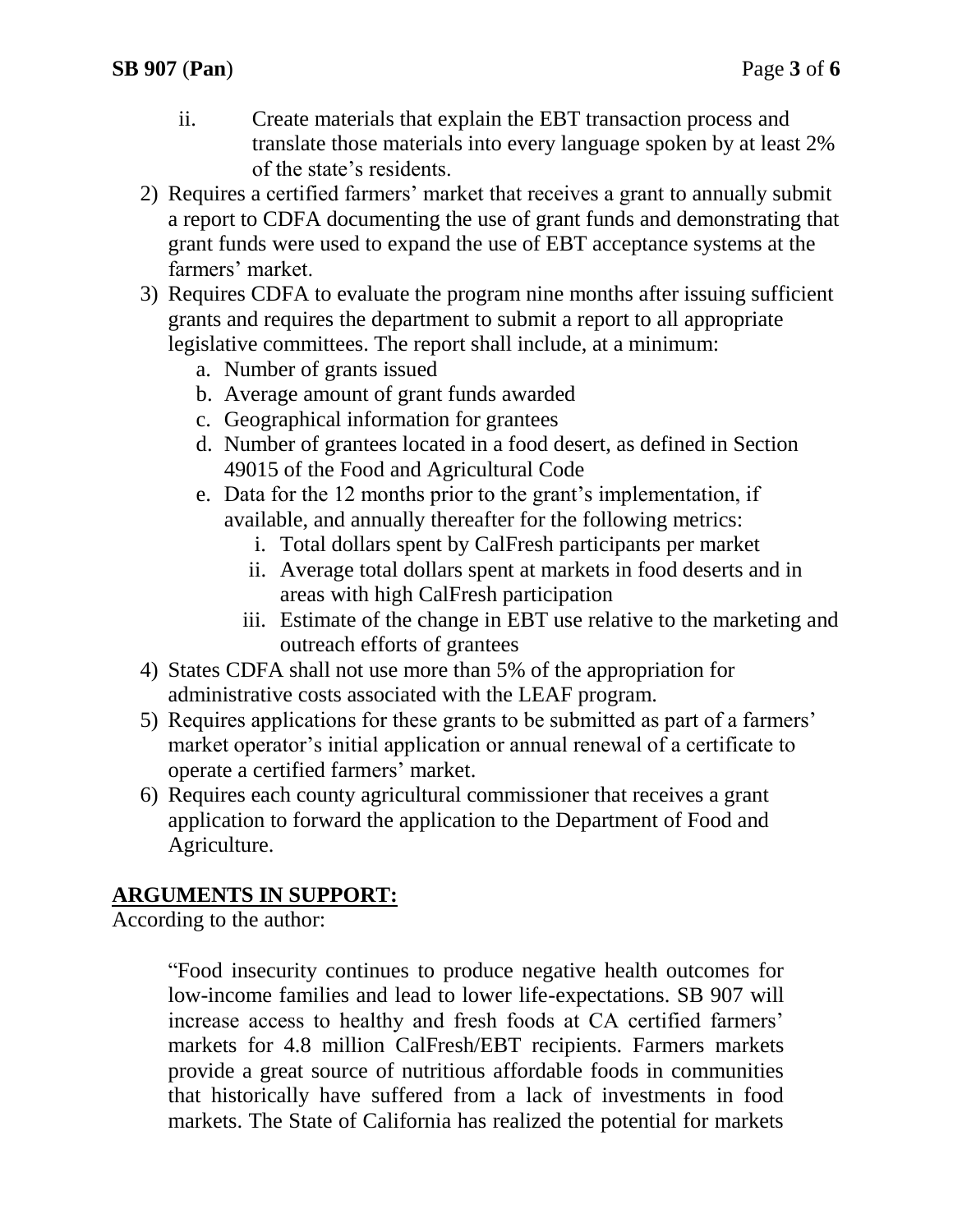to improve the lives of families receiving CalFresh and made efforts to increase access." "Unfortunately, there are still large barriers to accessing CalFresh/EBT at all CA Certified farmers' markets because of the lack of funding for outreach, administrative hurdles, and a lack of technical assistance needed to operate these kinds of transactions. Most markets in the State currently rely on a patchwork of grant funding and other non-profits to provide these services. This model is not sustainable and ultimately, affects CalFresh recipients and their ability to purchase healthy foods. SB 907 is a sensible measure that will reduce these barriers for both farmers and CalFresh recipients, and produce healthy outcomes needed to improve the social determinants of health for an entire family and community."

### **COMMENTS:**

Suggested Amendment: According to CDFA's website, initial applications and annual renewals for a certificate to operate a certified farmers' market go to the respective county's agricultural commissioner but grant applications for funds to operate a farmers' market go directly to CDFA. By removing this mandate from the bill and instead utilizing the existing grant protocol for the LEAF program, the burden is removed from the agricultural commissioners.

The author's office has agreed to remove this mandate from the bill and will be taking it as an author's amendment. The amendment will be to strike page 3, lines 21-26 in its entirety.

### **RELATED LEGISLATION:**

AB 537 (Chapter 435, Statutes of 2010): Required farmers' markets, flea markets, and certified farmers' markets to provide reasonable accommodations for food and nutrition service-authorized produce sellers who wish to operate an EBT acceptance system on behalf of its members.

### **SUPPORT:**

Alchemist Community Development Corporation (Co-Sponsor) NextGen California (Co-Sponsor) Agricultural Institute of Marin Agriculture and Land-based Training Association American Heart Association Angels Camp Business Association's Farmers' Market Biology Center Blue Zones Project Monterey County Blue Zones Project Tuolumne County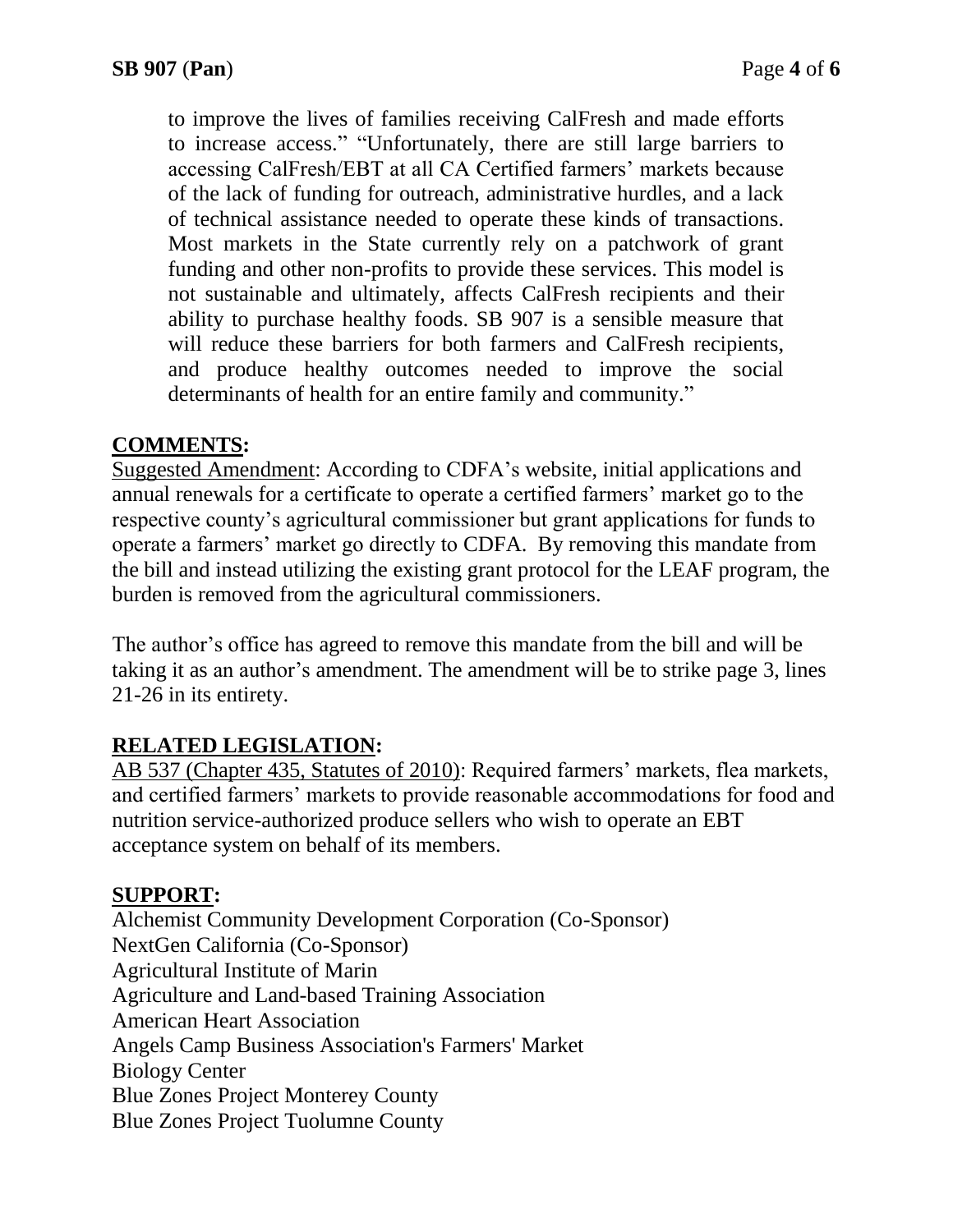Blue Zones Project Upper Napa Valley California Association of Food Banks California Food and Farming Network California Fresh Farmers Market Association Center for Land-Based Learning Chicken Ranch Rancheria of Me Wuk Indians of California City of Sacramento Coalition of California Welfare Rights Organizations Coastside Farmers' Markets Community Alliance With Family Farmers County of Sacramento Ecology Center Everyone's Harvest Foodwise Fresh Approach Heart of the City Farmers' Market Hunger Action Los Angeles, Inc. Jefferson Economic Development Institute Latino Coalition for a Healthy California Marin Food Policy Council Merced Certified Farmers' Market Model Neighborhood Program Modesto Certified Farmers Market Monterey County Food Policy Council Napa Farmers Market Natural Resources Defense Council NeighborWorks Sacramento Region North Coast Growers Association Office of Kat Taylor Pacific Coast Farmers Market Association Palm Springs Cultural Center Peaceful Valley Farmers' Market Roots of Change Sacramento Food Policy Council San Diego Farmers' Markets, LLC San Diego Food System Alliance Santa Cruz Community Farmers' Market Silicon Valley Community Foundation SPUR Sustainable Economic Enterprises of Los Angeles The Food Initiative of Greater Stanislaus